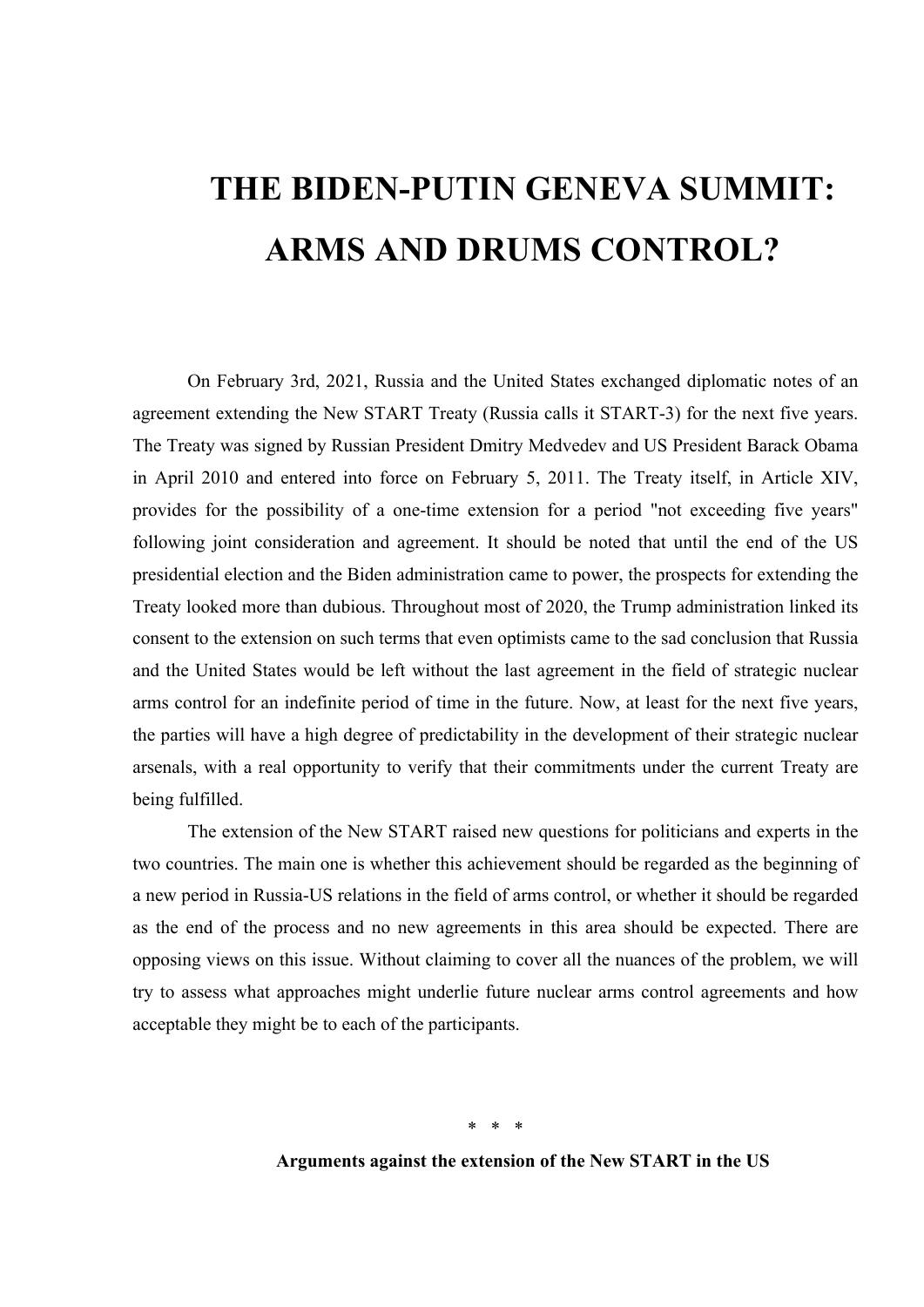The extension of the New START has drawn a line under the debate about the extent to which the United States was interested in maintaining the agreement. However, the fact itself does not mean that the arguments of the New START opponents have completely lost their force and ceased to have an impact on US security policy. On the contrary, the Biden administration may have to take into account the sentiments of part of the political and military establishment in the near future when elaborating its position on further steps in the nuclear arms control area, taking into account that the new US administration made it clear from the very beginning that arms control would be among its priorities. Both President Biden and Secretary of State A. Blinken have stated this [Blinken 2021].

It should be noted that while in Russia the extension of the New START was generally received positively both in official and expert circles, in the United States doubts were expressed as to whether it was worth agreeing to its unconditional extension without any additional demands. On 3 February 2021, the US Department of State published a document in which the arguments of those opposed to the extension of the Treaty were referred to as "myths" [The New START...2021]. Among the list of such "myths" which were cited and "debunked" by the State Department, there are clearly far-fetched and incomprehensible opinions, such as that the New START is allegedly a Cold War relict and does not correspond to the current strategic situation. In addition, the State Department argues with the argument of the treaty's opponents that the extension of the treaty allows China to continue building up its nuclear arsenal while allowing Russia to retain superiority in non-strategic nuclear weapons. It is not difficult to see that such "myths" have nothing to do with the New START Treaty itself or with the fact of its extension. It is therefore not difficult for the US diplomatic establishment to debunk them.

Nevertheless, a number of arguments of the Treaty opponents demanded from the State Department fairly reasonable objections and even a partial acknowledgement of their validity. One of these serious objections was the reproach to the American leadership for not making full use of the Russian Federation's agreement to freeze all of the parties' nuclear arsenals "in exchange" for a one-year extension of the New START. As it is known, such a consent was expressed in a Russian Foreign Ministry document published on October 20<sup>th</sup> 2020 [Foreign Ministry Statement...2020]. Russia made it quite clear that on its part it was a political commitment that should not be accompanied by any additional requirements. Despite Moscow's position, the US side interpreted it as Russia's willingness in principle to conclude a separate agreement to "freeze" the number of all nuclear warheads of the parties. This agreement, according to the United States, should have included the provision of the relevant exchange of information and the elaboration of the measures to verify the fulfillment of such an obligation.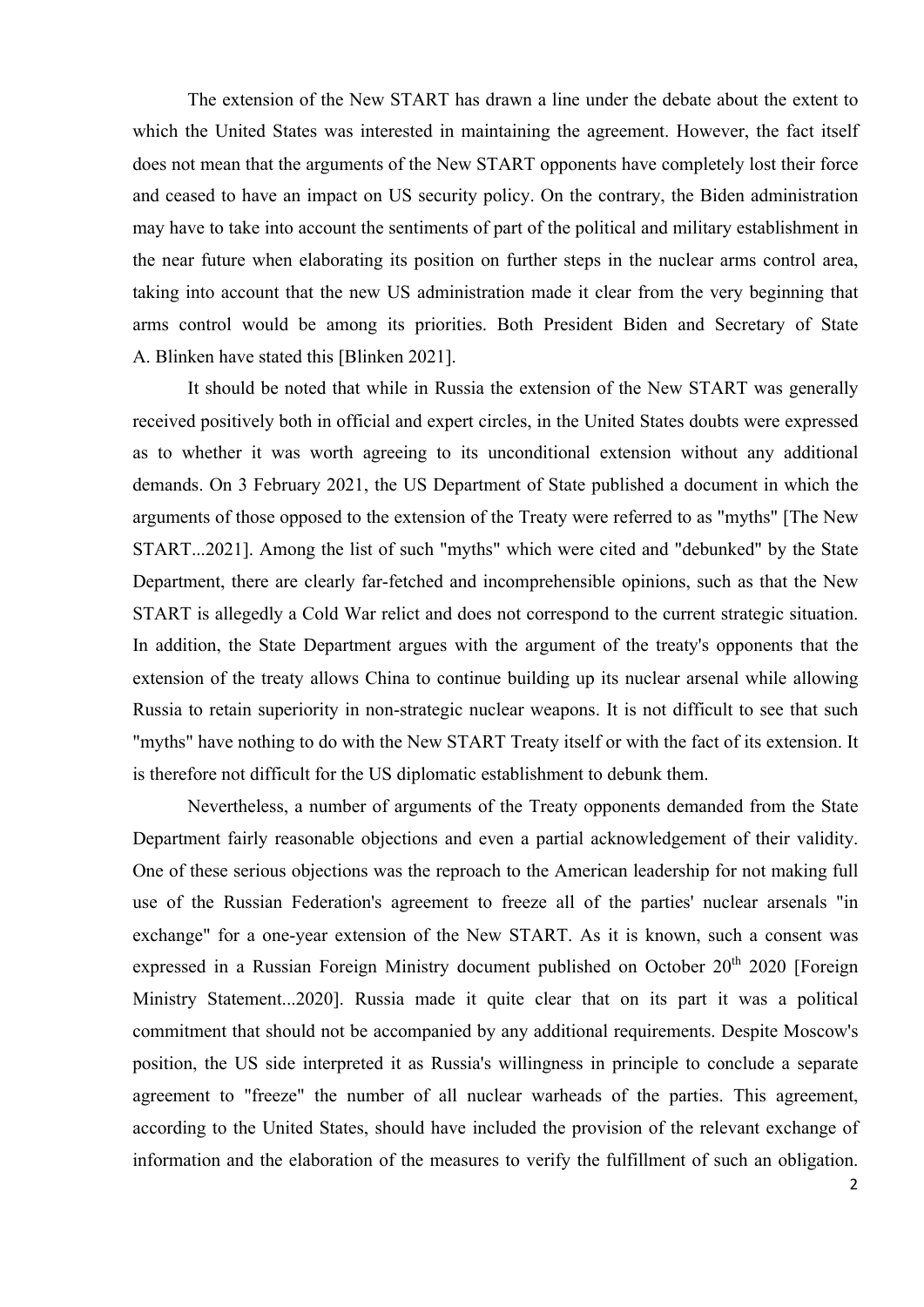The refusal of the Biden administration to continue pressure on Russia in favor of such an agreement is now being blamed by its rivals.

The US State Department claimed that there was not enough time to work out such an agreement, as there were only a little more than two weeks between the inauguration of the new US president and the expiration of the New START. The State Department also said that Russia had refused to negotiate on the issue, arguing that a verification agreement was "an additional condition" for reaching an agreement on the New START extension, which was "unacceptable" to Russia. According to the State Department, the New START extension gives the United States the necessary time to address the concerns in this area.

Interestingly enough, the State Department makes no mentioning of the issues that may be (and are) of concern to the Russian side. All the "myths" it exposes are directly related to US security interests. The State Department does not even hint that the U.S. side would be willing to at least consider the Russian position on a number of issues that Moscow has repeatedly raised in official and unofficial contacts over the years. These concerns are reflected in a number of official Russian documents - the Military Doctrine, National Security Strategy, and others.

It is not yet clear how seriously the US leadership is prepared to engage in constructive negotiations on the whole range of strategic stability issues. Nevertheless, if any discussions on possible new nuclear arms control agreements do begin with the new U.S. administration, the sides will in any case have to not only discuss, but also take seriously mutual interests and concerns in order to find the necessary compromise in order to achieve practical results. Otherwise, there is no prospect for a successful continuation of the arms control policy.

## **Possible approaches to nuclear arms control by the Biden administration**

According to initial statements by the representatives of the new US administration, it intends to focus its nuclear arms control policy on two main issues. The first one is to reach an agreement with the Russian Federation on the control of all nuclear arsenals of the parties, including tactical (or, more correctly, non-strategic) nuclear weapons. The second is to engage China in bilateral or multilateral nuclear arms control negotiations in order to establish control over China's nuclear arsenal in some form ensuring full information about its status and prospects for development. [Renewing America's ... 2021].

It is symptomatic that neither the first, nor the second option yet have the objective of reducing nuclear arsenals. It is primarily a question of agreeing on a verification system and ensuring predictability of the development of Russia's and China's nuclear forces. In his seminal paper 'Binarization of Foreign Policy Conduct', although discussing the other world's theater,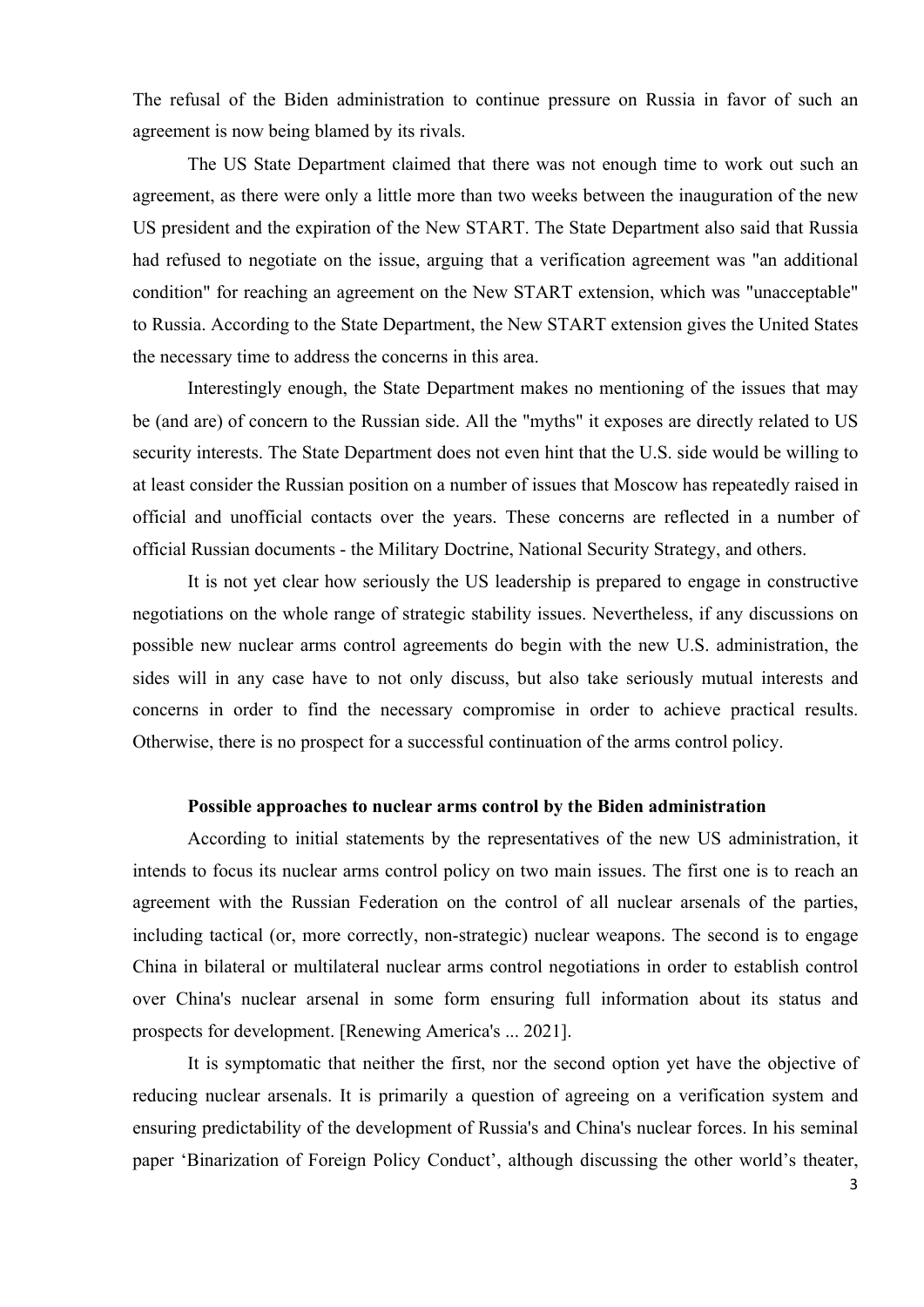prof. Anis H. Bajrektarevic gives an accurate diagnosis for this issue too: "Confrontation is what you get, and cooperation is what you are fighting for."

# **US-Russia**

Despite the apparent logic and even simplicity of the approach to controlling all Russian and US nuclear arsenals, success in reaching such an agreement is more than doubtful. Before entering into a formal dialogue with the Russian Federation, the United States will have to address a number of difficult issues directly related to the country's initial position to be brought forward as the subject of discussions.

Putting aside the political context of the issue and assuming that Russia and the United States agreed in principle to establish control over all nuclear warheads in their arsenals, the parties will have to solve a number of extremely difficult problems. These problems are not only of a technical nature but also of a military-political and military-strategic nature. In particular, the authors believe that before the beginning of negotiations the sides should agree on whether tactical (or non-strategic) nuclear weapons should be "equated" to strategic ones in a new agreement and if not, by what criteria should these weapons be divided into the two categories? On the basis of the yield of the warhead, or on the characteristics of the vehicle on which this warhead can be deployed?

In all previous nuclear arms control treaties, including the New START, the reference was primarily made to delivery vehicles, which from a military strategic point of view is quite reasonable and accepted by both sides. But the question remains open; whether the same logic can be applied to non-strategic systems. In the field of strategic weapons, parties have identified intercontinental ballistic missiles (ICBMs), submarine-launched ballistic missiles (SLBMs) and heavy bombers (HB) as such carriers. These systems are mainly the ones to be controlled. In the case of NSNWs, the range of nuclear weapon delivery vehicles to be controlled will expand dramatically and may include many missiles (both ballistic and cruise missiles) and a significant list of aircraft which normally perform conventional missions, i.e., are "dual-use". Until a certain period of time, heavy artillery could also perform "nuclear functions". Thus, control of NSNWs should imply control over a wide spectrum of conventional arms of the parties capable of carrying nuclear weapons. From a practical point of view, the approach seems unrealistic.

Proceeding from the above, the authors of this article come to the logical conclusion that there is only one way for the parties to establish control of NSNWs - to control only nuclear warheads and to give up the control over delivery vehicles. In such a case it would be no longer a control of "nuclear weapons", but the control of nuclear warheads. Hence, the whole system of "nuclear arms control" breaks down into at least two parts - strategic arms control and nuclear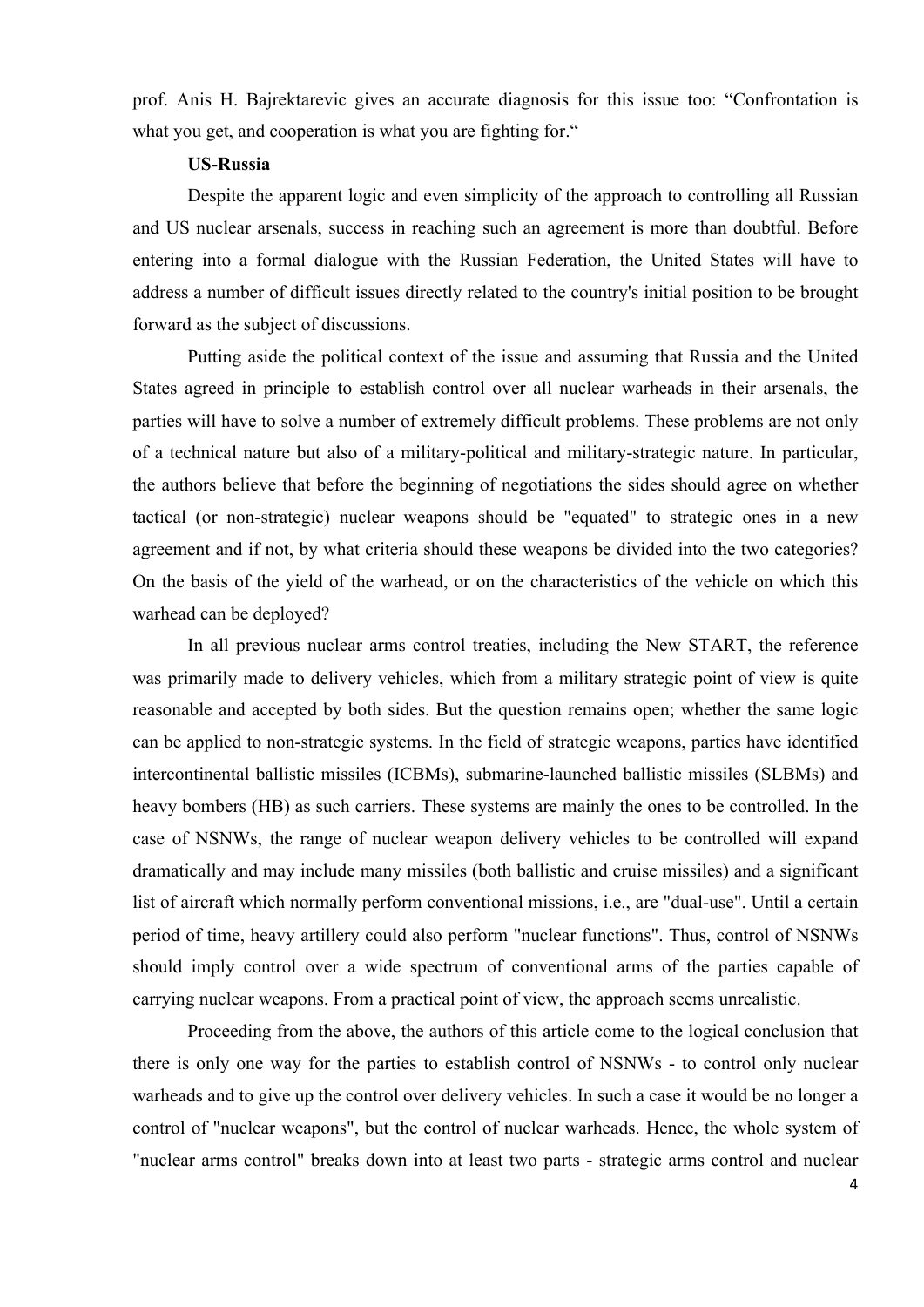warheads control. Clearly, the transition from the control of nuclear weapon delivery vehicles to the control of nuclear warheads represents rather a complex task, which would require considerable time to generate and agree upon specific measures allowing the parties to be fully assured of compliance with their obligations.

Even with the strategic arms covered by the New START, issues are not straightforwardly sorted out. Thus, in accordance with the established practice of US-Russian arms control agreements, all of the parties' nuclear weapons are divided into two major categories: deployed (i.e. ready to use) and non-deployed.<sup>1</sup> Separate limitations are imposed on each of these categories. For example, the New START Treaty sets 700-unit levels for deployed ICBMs, deployed SLBMs and deployed heavy bombers, as well as a separate 800-unit level for deployed and non-deployed delivery vehicles. There is also a level of 1,550 for warheads on deployed strategic launchers. However, the Treaty is silent about the permitted number of nondeployed warheads. This raises another question: which nuclear warheads are to be controlled: all, separately strategic and separately non-strategic, or separately deployed and separately nondeployed? Or is it necessary to introduce separate sub-levels for these categories of nuclear warheads? The Russian side proposes to focus on the "deployed part" of the nuclear arsenals of the sides [Introductory remarks ... 2021]. The US position on this issue is still unclear.

The issue of drawing the line between strategic and non-strategic nuclear warheads seems likely to be the most difficult. Probably it is impossible to do this at all. For example, the same nuclear bomb can be deployed on both heavy and other types of bombers that are not strategic. It should be added that low-yield nuclear warheads are already deployed on strategic nuclear weapon carriers, the Trident II SLBMs. In addition, the United States arsenal contains nuclear warheads with a variable yield. Hence, the criterion of yield to divide warheads into "strategic" and "non-strategic" is unacceptable. Therefore, dividing nuclear warheads into these two categories could only be done on the basis of other parameters.

In case the parties agree on controlling nuclear warheads on a deployed - non-deployed basis, they also would have to solve a number of important problems. One of them is how to count nuclear bombs and cruise missiles ready for deployment on the parties' heavy bombers. In "real life", these weapons are not deployed. Russian and US heavy bombers implements their missions on a regular basis in various regions of the world. According to public reports, they do not carry nuclear weapons on board. In other words, weapons that can be deployed on HBs

<u> Andreas Andreas Andreas Andreas Andreas Andreas Andreas Andreas Andreas Andreas Andreas Andreas Andreas Andreas</u>

 $<sup>1</sup>$  Hereinafter the authors use the terminology adopted in international treaties. It differs slightly from the "military"</sup> terminology, which, for example, adopts the term "rapidly deployed" weapon systems.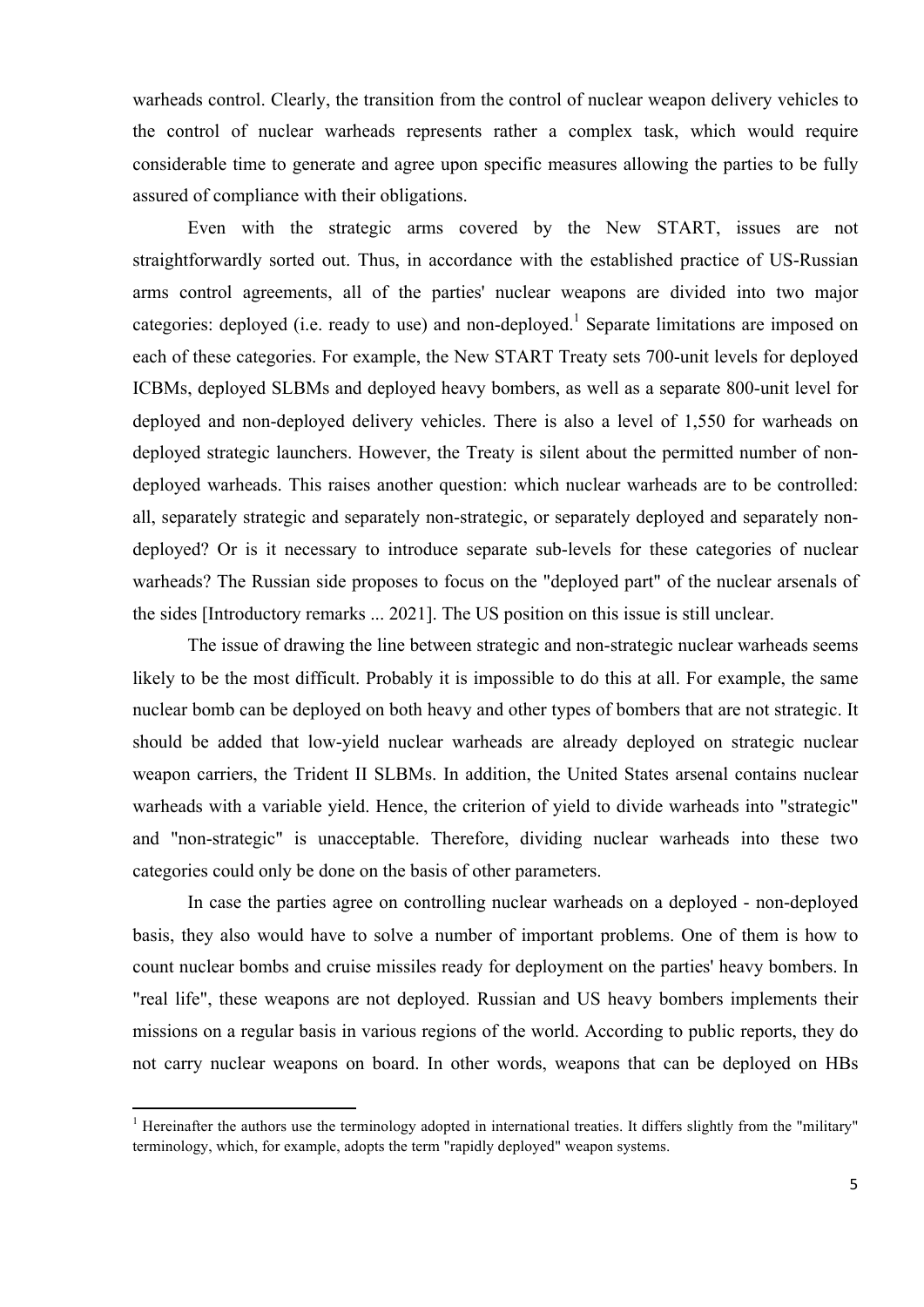should be included in the category "non-deployed nuclear warheads". The same should apply to US NSNWs stored at bases in five European NATO countries (Belgium, Germany, Italy, the Netherlands and Turkey), although they are ready for immediate deployment on combat aircraft. The appropriate drills for transporting U.S. nuclear weapons from underground bunkers and placing them on aircraft are regularly conducted by NATO forces as part of the Steadfast Noon military exercise. [Samozhnev 2020].

On the other hand, under the New START, each heavy bomber is counted as one launcher and one warhead and is thus "partially" included into the "deployed" category in terms of the number of warheads allowed. This seemingly unimportant issue still needs to be resolved and could have an impact on the success of a future agreement. It is directly related to the issue of "upload capacity" - the ability to quickly build up the number of deployed nuclear warheads on strategic and other carriers through the availability of nuclear bombs and missile warheads in storage facilities ready to be mounted on carriers. Thus, if the "deployed - non-deployed" nuclear warheads approach is adopted for the purpose of an agreement, the parties will most probably have to introduce at least one more sub-level of warheads that are "in active reserve", which would further complicate such negotiations.

In our view, there is no point in saying that an agreement can be reached on the overall level of nuclear warheads without dividing them into deployed and non-deployed ones. After all, according to the U.S. side, such an agreement must be "verifiable," that is, accompanied by an appropriate control system. However, such a system will differ sharply in relation to the same deployed and non-deployed nuclear warheads, to the warheads that are in "active reserve" and to those that are in storage (in storage facilities) awaiting shipment to the troops or to the plant for dismantlement. Accordingly, parties will in any case have to introduce separate categories for "non-deployed" systems, both according to their individual types (warheads, bombs, etc.) and according to the stage of the life cycle they are in. In addition, it will be necessary to develop a system for controlling the movement and transportation of nuclear warheads to different destinations and by different modes of transport.

Again, we emphasize that the above reasoning refers to a scenario where both sides have reached a full understanding of the desirability of working out a "verifiable" agreement on the control of the nuclear warheads. It should also be noted that the authors have touched upon only a small part of the problems that the sides will face in trying to achieve this goal. Not to mention a host of technical issues, the sides will have to overcome many organizational hurdles related to the high level of secrecy in the nuclear sphere, as well as to achieve an unprecedented level of trust, which was not present even in the "best days" of U.S.-Russian relations.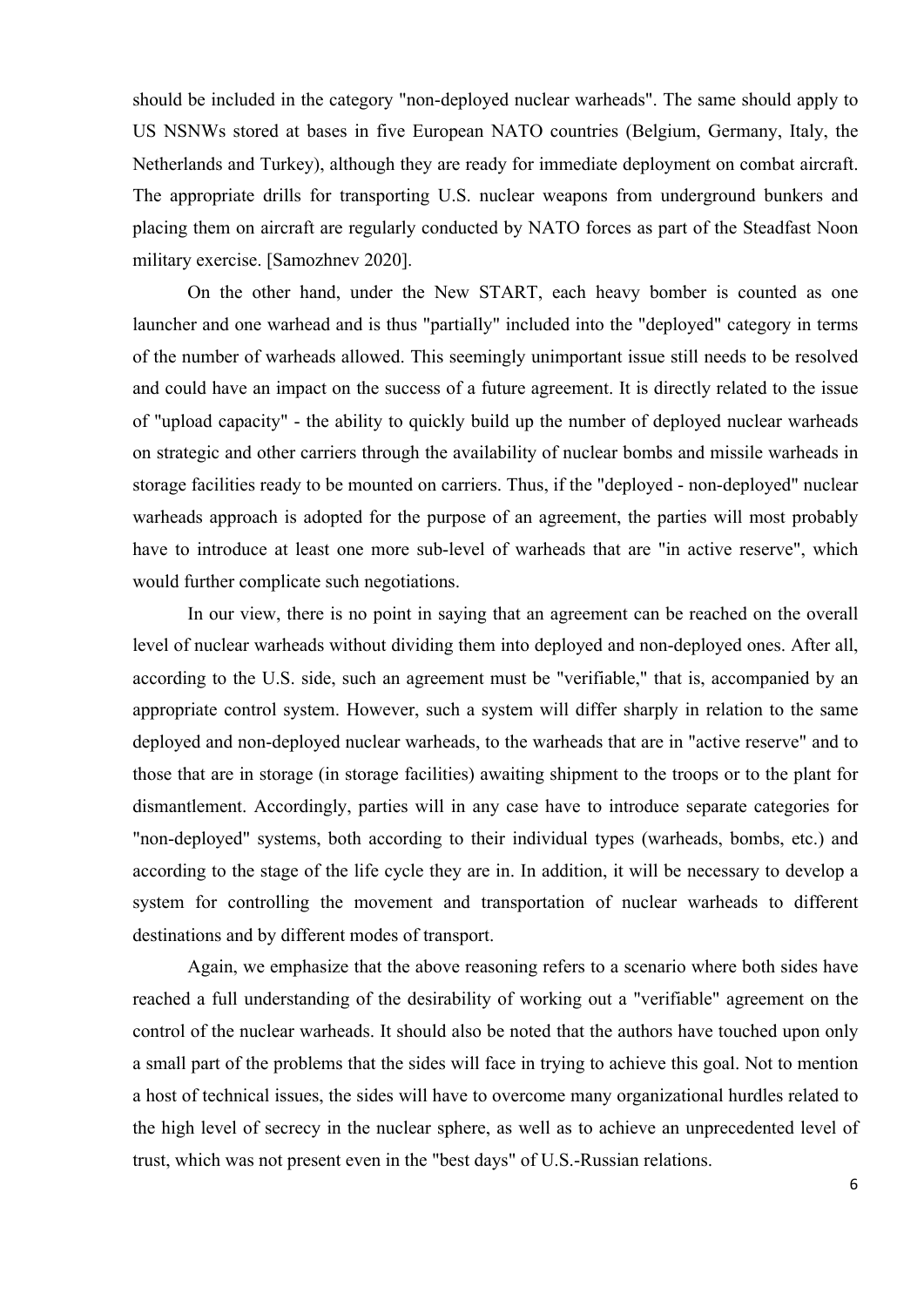Consequently, the enthusiasm of the previous US administration, who thought that such an agreement could be worked out in two or three months, is completely incomprehensible. In our estimation, two to three years would not be enough, given the fact that the basic control provisions have to be tested by experimentation and only then fixed "on paper". All negotiations are likely to take even longer. Thus, statements by the new US administration regarding a fiveyear extension of the New START (which it believes gives enough time to prepare a new agreement) can also be considered overly optimistic. Under the current circumstances, the authors believe that parties could return to the idea of freezing their nuclear arsenals in the form of a "political commitment without additional conditions", as Russia proposed in 2020. Such statements by the United States and Russia are the realistic maximum that the parties can count on in the foreseeable future in moving towards nuclear arms control.

## **US-China**

The prospects for the second, the Chinese track of nuclear arms control policy announced by the new US administration, are not encouraging for a considerable part of the expert community. It should be noted that despite the best efforts of the previous US administration Russia refused to join the US in pressuring the Chinese leadership to engage the PRC in the nuclear arms negotiations. In his speech in February 2021, Russian Foreign Minister Sergey Lavrov reiterated this position: "We will never persuade China". He also said that Russia could not imagine multilateral talks without the participation of Britain and France. [Speech by the Minister ... 2021].

As for the United States, it remains to be seen what approach it might take to meet the challenge. The Trump administration mainly tried to use "forceful" methods in its attempts to "bring China to the negotiating table". The U.S. accused China of seeking to dramatically increase its nuclear arsenal, to acquire the capability to wage a "controlled" nuclear war, to increase the counterforce capabilities of its nuclear forces, and to be reluctant to disclose information on the status and plans for development in this area. In the United States there existed (and still exists) a view that the creation of additional military threats to China, such as the threat of the deployment of US medium-range missiles in the region, may play a role in changing China's position on the negotiations. The United States also put pressure on Russia, literally demanding that it "force" the PRC to enter into negotiations (Gertz 2020). Some experts suggested other "soft" ways to put pressure on China, including recognizing its "great power" status, opening up the prospects of improving strategic relations with the US while negotiating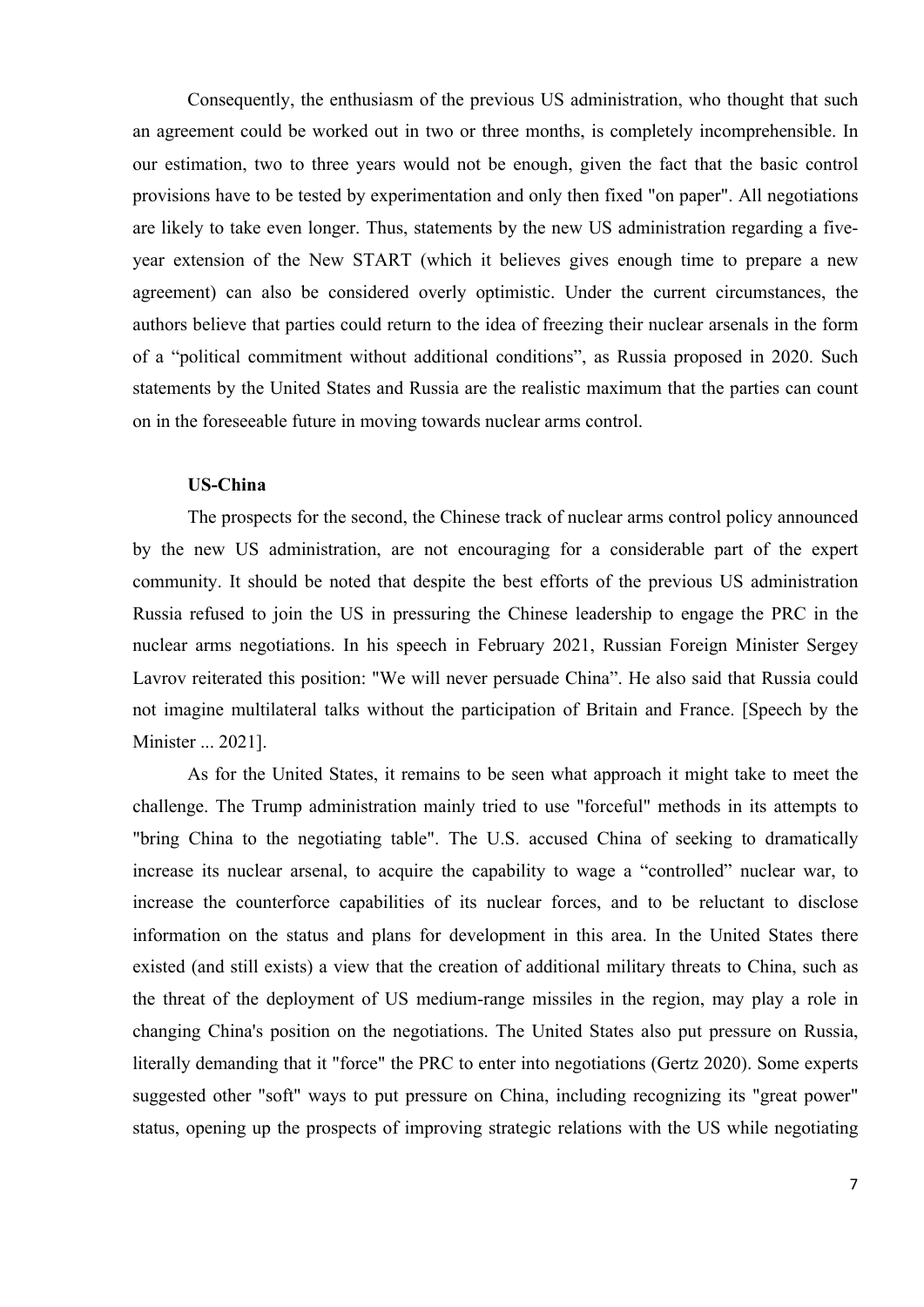on nuclear arms, and making attempts to prove that China's joining the nuclear arms control system could generate serious military and political benefits for the country.

As it is known, all the US attempts have yielded no success. China stubbornly refused not only to engage in nuclear arms control talks, but also to be transparent in that area, including in sharing data on the conditions of its nuclear arsenal and even in providing official information on the number of its nuclear forces. China's leadership did not give reasons for its refusal, but it may be assumed that it has its roots in the decades-long nuclear policy of the country dating back to the time of Mao Zedong. In particular, there is the principle of no first use of nuclear weapons, which China would most probably have to abandon if it chooses to negotiate and to disclose full information about its nuclear forces, thus sharply increasing their vulnerability to a hypothetical nuclear strike [Savelyev 2020].

China's condition for joining the talks has been repeatedly expressed by its officials - to further reduce the nuclear arsenals of Russia and the US to a level comparable to that of China<sup>2</sup>. It appears that China will continue to adhere to this position, and it is unlikely that the US could find serious tools to fundamentally change this situation. Therefore, one can conclude that the nuclear arms control priorities announced by the new US administration, both in the Russian and Chinese sectors, do not yet have serious prospects. This conclusion is supported by the fact that Russia has its own views on arms control priorities, which in many cases do not coincide with the American vision of the problem.

# **Russia's priorities**

<u> Andreas Andreas Andreas Andreas Andreas Andreas Andreas Andreas Andreas Andreas Andreas Andreas Andreas Andreas</u>

After the New START was extended, there were almost no spheres of "congruent" interests left in the field of arms control in terms of their priorities between Russia and the US. However, this discrepancy does not appear to be an insurmountable obstacle for continuing nuclear arms control dialogue, or even negotiations, with the Biden administration. In any case, both Russian and American sides do not rule out this scenario.

The basic contours of a possible Russian position on nuclear arms control negotiations were outlined in the abovementioned statement of the Russian Foreign Ministry of October 20, 2020 and in a number of other documents published after the new US administration came to the White House [Opening address ...2021; Statement by the Minister ...2021]. These and other official documents talked about the possibility of "comprehensive bilateral negotiations on future

 $2$  Another option is a dramatic buildup of China's nuclear arsenal to the level of Russia and the US. Such an option is in principle not excluded if China implements a major program for the deployment of additional nuclear weapons, while Russia and the US continue to reduce their nuclear arsenals.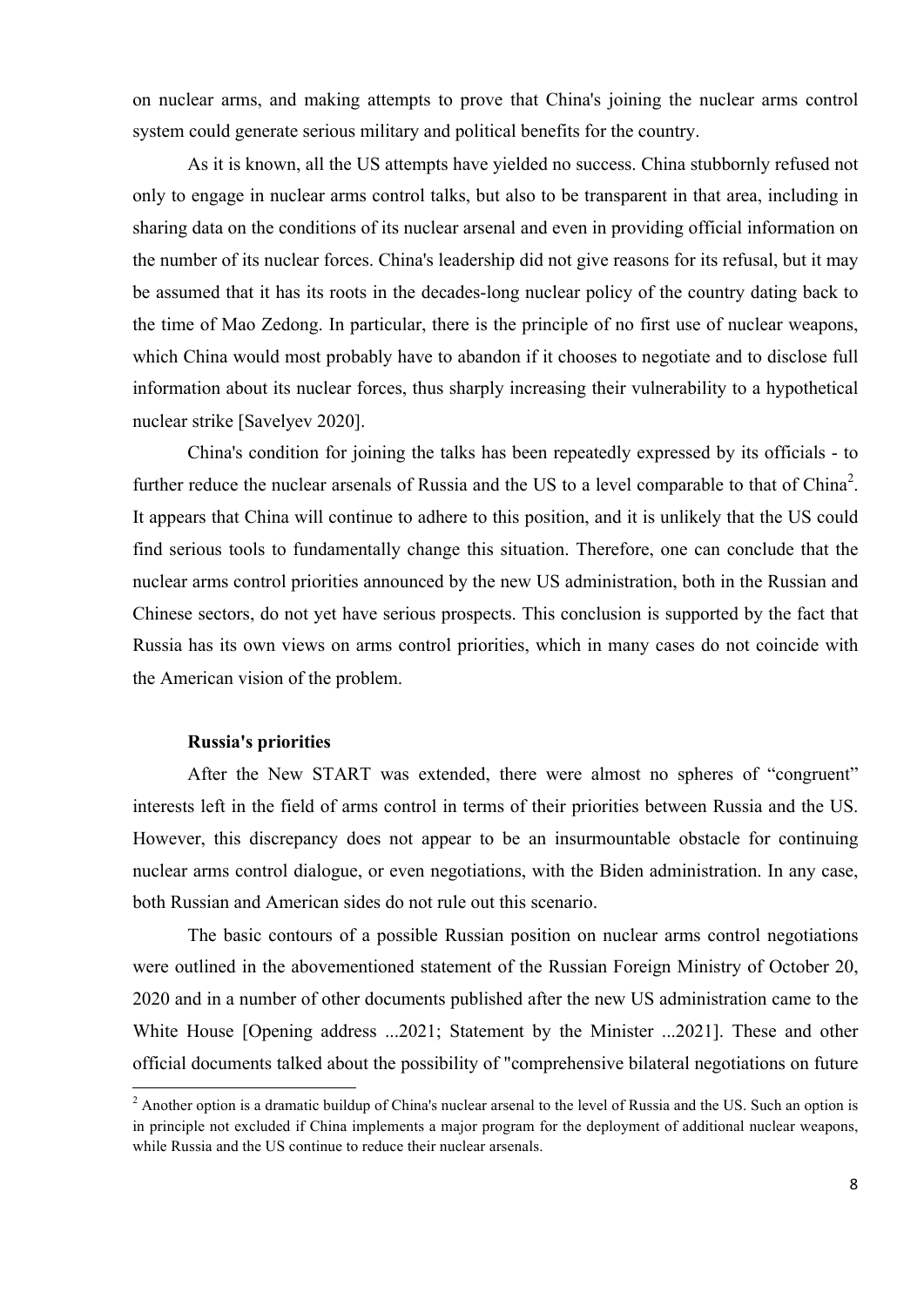nuclear missile arms control, with mandatory consideration of all factors affecting strategic stability" [Statement of the Russian Foreign Ministry ...2020]. This wording cannot be said to give complete clarity about the possible negotiating position of Russia, especially since the statement was "linked" to the proposal to extend the New START for one year and the "freezing" of nuclear arsenals of the parties. Since the issue of "freezing" was virtually removed from the agenda of U.S.-Russian relations, and the New START was extended for five years without additional conditions, the said position of the RF, according to the authors, can be substantially adjusted in the future. Nevertheless, one can make a number of conclusions on the basis of the Foreign Ministry's Statement, albeit tentatively.

First of all, we should note that in contrast to Russia's position stated earlier that after the New START "further steps in nuclear disarmament should be comprehensive in nature and all nuclear-weapon states should be involved in the process..." [Vladimir Putin...2012], Russia now also allows for bilateral negotiations with the United States. However, the wording "talks on future control" is not quite clear. If to approach it "strictly", we cannot talk about the negotiations themselves with the aim of working out a specific agreement, but about "negotiations about the future negotiations". In our view, it would then be appropriate to speak of bilateral consultations or discussions on the parameters of such negotiations.

Nor does the wording "nuclear missile arms control" provide complete clarity. This category could include both strategic and non-strategic means of nuclear attack. However, it does not cover all nuclear weapons, e.g. nuclear torpedoes, bombs, nuclear-armed underwater drones, which the Russian President spoke about on March  $1<sup>st</sup>$ , 2018. [Address...2018]. Consequently, one can conclude that the question of the Russian Federation agreeing to control all of the parties' nuclear weapons remains open.

It is not quite clear what meaning is embedded in the notion of "comprehensive negotiations", and in what exactly should this "comprehensiveness" manifest itself? The country's official position on these issues is formulated only in very general terms. Still, examples of a comprehensive approach to security issues can be found in the history of Soviet-American negotiations. Thus, the very first strategic arms limitation treaty, SALT-1, was so comprehensive. From 1969 to 1972, the parties simultaneously worked out two agreements: the Anti-Ballistic Missile Defense Treaty (ABM Treaty) and the Interim Agreement on Certain Measures with Respect to the Limitation of Strategic Offensive Arms. Both documents were signed at the same time, on 26 May 1972, and went down in history as SALT-1.

This is not the only example. Thus, in the second half of the 1980s, the USSR and the US were engaged in comprehensive negotiations in three areas - strategic offensive weapons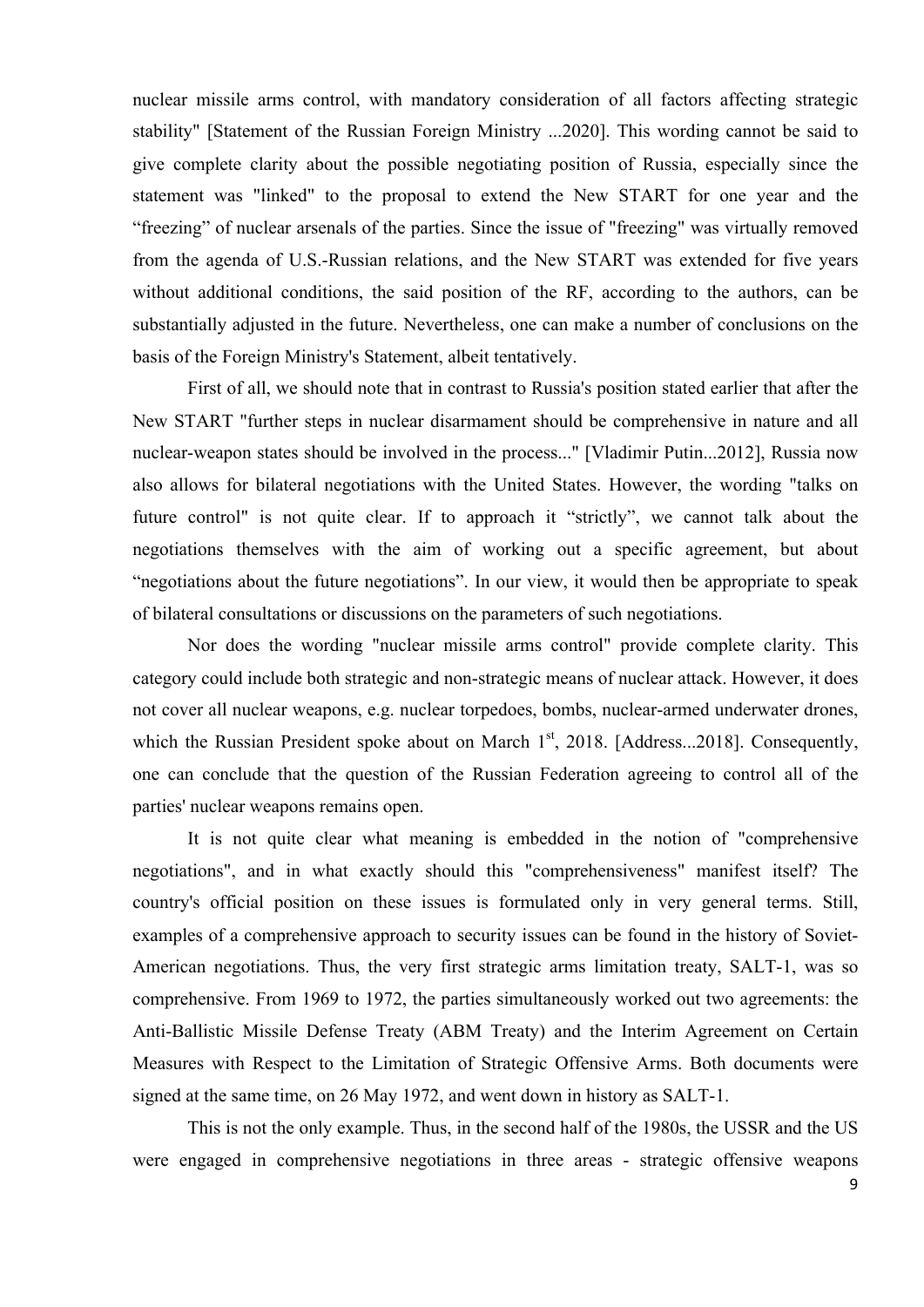(START), intermediate-range and shorter-range missiles (INF) and defense and space. The Soviets insisted that all three agreements must be signed simultaneously, establishing a clear link between the three "building blocks" and stressing the need to reach agreement on defense and space as a condition for signing the START-1 and the INF treaties. Initially, the US accepted this condition, on which the negotiations themselves were dependent. However, as we know, the INF Treaty was negotiated much earlier than the other documents. After serious consideration, the USSR leadership decided to withdraw this treaty from the general "package" and sign it earlier, in 1987. Then, a few years later (in 1991), the START-1 was negotiated, while the defense and space negotiations saw no progress. Given the lack of any prospect of an agreement on spacebased missile defense systems and "space strike weapons", and the fact that the ambitious SDI program by that time was virtually ceased to exist and had been replaced by the more modest Global Protection Against Limited Strikes (GPALS), the USSR once again removed the "linkage" of the remaining two parts of the negotiating "package". At the same time, the Soviets made a statement regarding the need to retain the ABM Treaty as a condition for reductions under START I.

Thus, there do not appear to be any formal obstacles to holding "comprehensive bilateral negotiations". All that remains is to determine what part this "complex" might consist of. In the aforementioned statement, the Russian Foreign Ministry puts forward a condition for future negotiations on "nuclear missiles". They can only take place "with mandatory consideration of all factors affecting strategic stability". As in previous cases, the above wording does not give complete clarity about how Russia believes the talks should be conducted. After all, any arms control negotiations have an explicit subject matter. In this case it is "nuclear missiles". Strategic stability does not fit within the framework of such talks. The only thing that can be done is to agree on the wording that the concluded agreement promotes strategic stability and to fix it in the preamble of the future treaty. It seems unlikely that this approach would suit the Russian side.

Another option would be to insist on a comprehensive approach to negotiations that would cover the whole range of factors that, in Russia's view, affect strategic stability. Once again we emphasize that what has been written above does not constitute a specific proposal by the authors on the formulation of Russia's approaches and position on this issue. The authors' reasoning is just an attempt to follow the logic of statements made by Russia's top leadership on the issues of strengthening security and strategic stability, including those represented in official documents adopted at the highest level, including the Military Doctrine and the National Security Strategy of the RF (as mentioned above). It follows from these documents that the main factors affecting strategic stability, apart from nuclear weapons, include missile defense,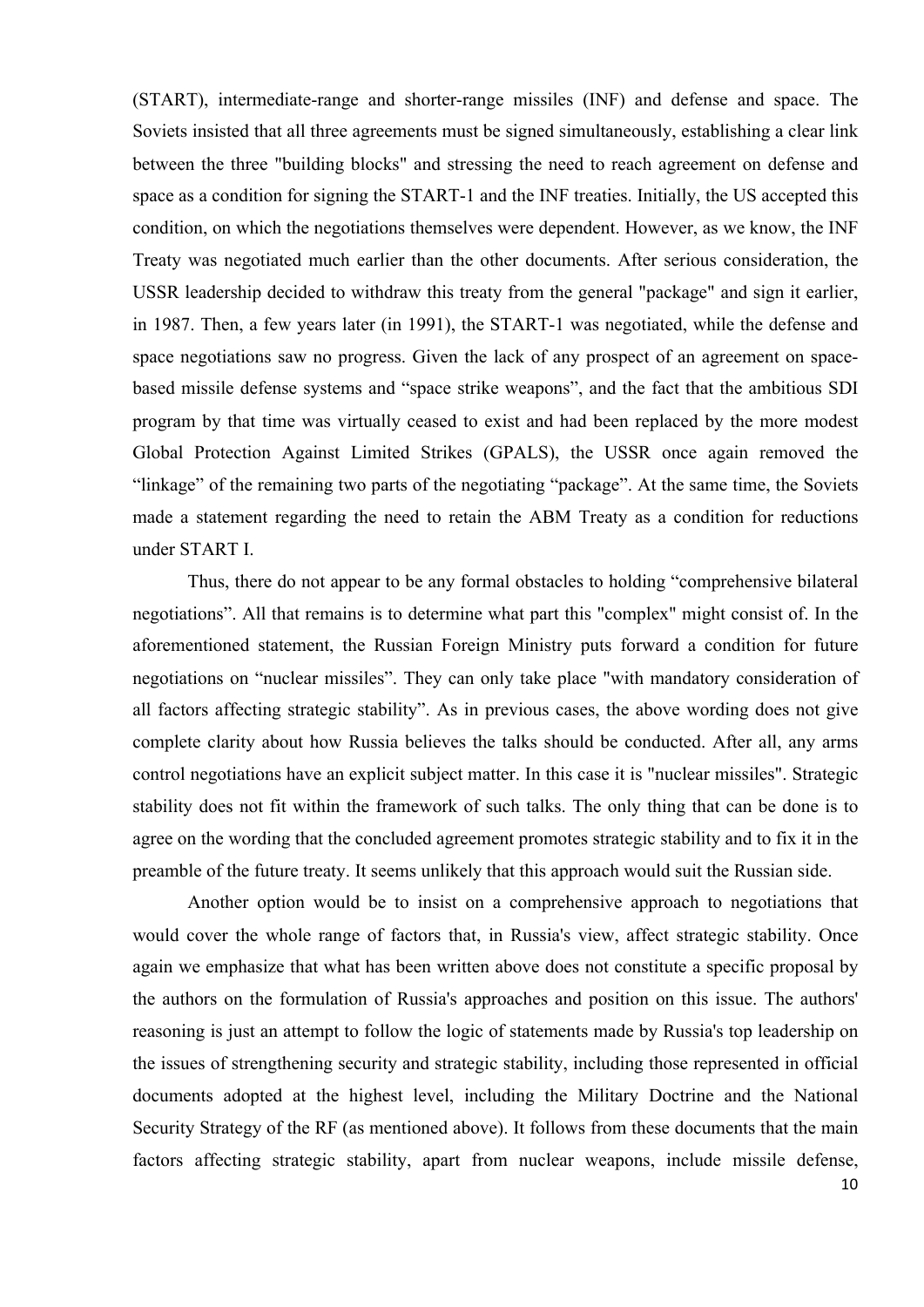strategic long range high-precision non-nuclear weapons (including non-nuclear prompt global strike weapons) and space weapons. Thus, an "integrated" approach to negotiations could be to conduct several negotiations in parallel - in each of these areas under a single title. For example, "Negotiations on (missile and) nuclear arms limitation and strengthening strategic stability".

The likelihood of such negotiations is negligible, which refers primarily to the three "building blocks" of factors affecting strategic stability. Nevertheless, it seems to make sense to consider, at least in general terms, some aspects of imposing limitations on the named weapons systems in order to assess the possibility of such negotiations, if not at present, then in the future.

## **Strategic high-precision non-nuclear weapons**

From the verification point of view, the most "promising" is the resolution of the issue of strategic high-precision non-nuclear weapons. With the extension of the New START, a number of such systems are directly subject to it. This is particularly true for the replacement of nuclear warheads with non-nuclear warheads in existing ICBMs and SLBMs. In other, less clear-cut cases (e.g., deployment of new types of intercontinental ballistic missiles in open positions, which has been suggested as one of the options for building a non-nuclear US prompt global strike system) [Myasnikov 2010], the issue may be addressed in the Bilateral Consultative Commission operating within The New START framework. In any case, according to the authors, the conclusion of a separate treaty on strategic non-nuclear weapons is not required, since many limitations of such weapons are already covered by the provisions of the acting New START Treaty.

## **Space weapons**

With regard to the issue of space-related arms control, it is even more problematic, in our view, than for non-strategic nuclear weapons, to reach any comprehensive agreement in this area. What the authors have in mind here is not the difficulty of making a political decision to carry out such negotiations, but rather the definition of the subject matter of the negotiations themselves and the issues of verification. For example, whether such negotiations will deal with "space weapons" issues in general or go through three possible tracks: anti-satellite weapons, space-to-Earth weapons and the space element of advanced BMD systems.

If it comes to "space weapons," the parties should understand that a complete ban on "space weapons" is unfortunate due to the fact that many existing weapons systems (for example, ICBMs and SLBMs) have the potential to engage satellites in orbit. But before that the parties must come to a joint vision of what they understand by the terms "space weapons," "weapons in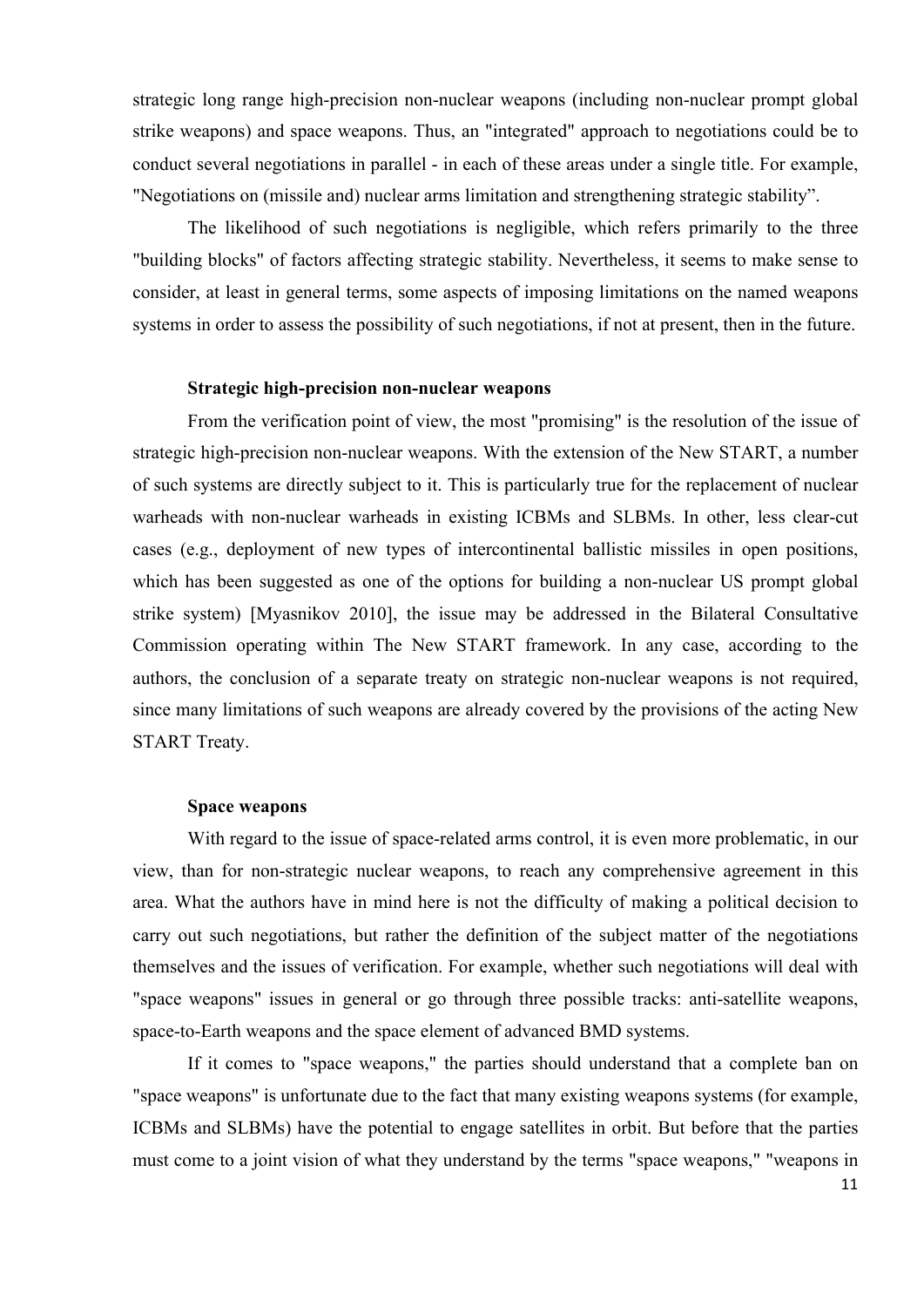space" and a number of other concepts, including "weapons" as such. Without such an agreement, it is almost impossible to negotiate any restrictions or bans on an activity when the subject matter of the negotiations itself is not clearly outlined.

Here it should also be kept in mind that a number of possible "space weapons" systems, unlike NSNWs, do not currently exist, and such negotiations can only talk about preventing (prohibiting) their creation or development. But here the negotiators can expect another "technical trap", which the Defense and Space Talks fell into in the second half of the 1980s. The parties spent quite a lot of time trying to draw a clear line between "creation" and "development". The parties tried to became clear what is "experiment" versus "test", "experimental device" versus "prototype", what is a "laboratory" (a room with or without walls) and whether it could be in space, as well as a host of other technical issues. Solving a set of these questions is an extremely difficult task. In any case, many of these remained open after six years of concrete discussions in Geneva (1985-1991). As the practice of such negotiations shows, it is impossible to avoid discussing all these technical problems. Otherwise, lack of clarity on certain aspects of a future agreement leads to increased suspicions between the parties and, as a consequence, undermines the treaty itself.

The list of problems to be solved if an agreement to enter into "space negotiations" is reached could go on and on. Not all of them will be easy to solve, even if the parties have the political will to conclude such an agreement. Inevitably there will be the issue of "space weapons" of the third countries, in particular China and some NATO states, of "dual-use" assets such as "space debris collectors" and maintenance and repair satellites, and a whole range of others. It remains to be seen whether it is even possible to agree on all these issues from a purely technical point of view.

#### **Missile defense**

It is obvious that for Russia the problem of missile defense is the most pressing in terms of ensuring its national security. Almost immediately after the US withdrawal from the ABM Treaty, Russia made persistent attempts to return to at least some limitations on defensive means or to neutralize the effectiveness of US missile defense systems, increasing the potential for missile defense penetration during the development and modernization of strategic offensive systems. It appears that should the U.S.-Russian arms control dialogue resume, the Russian position will in some form require that defensive systems to be taken into account in the strategic balance of the parties. Such limitations are believed to contribute to strategic stability, and consequently to security at all the levels of confrontation - from regional to global.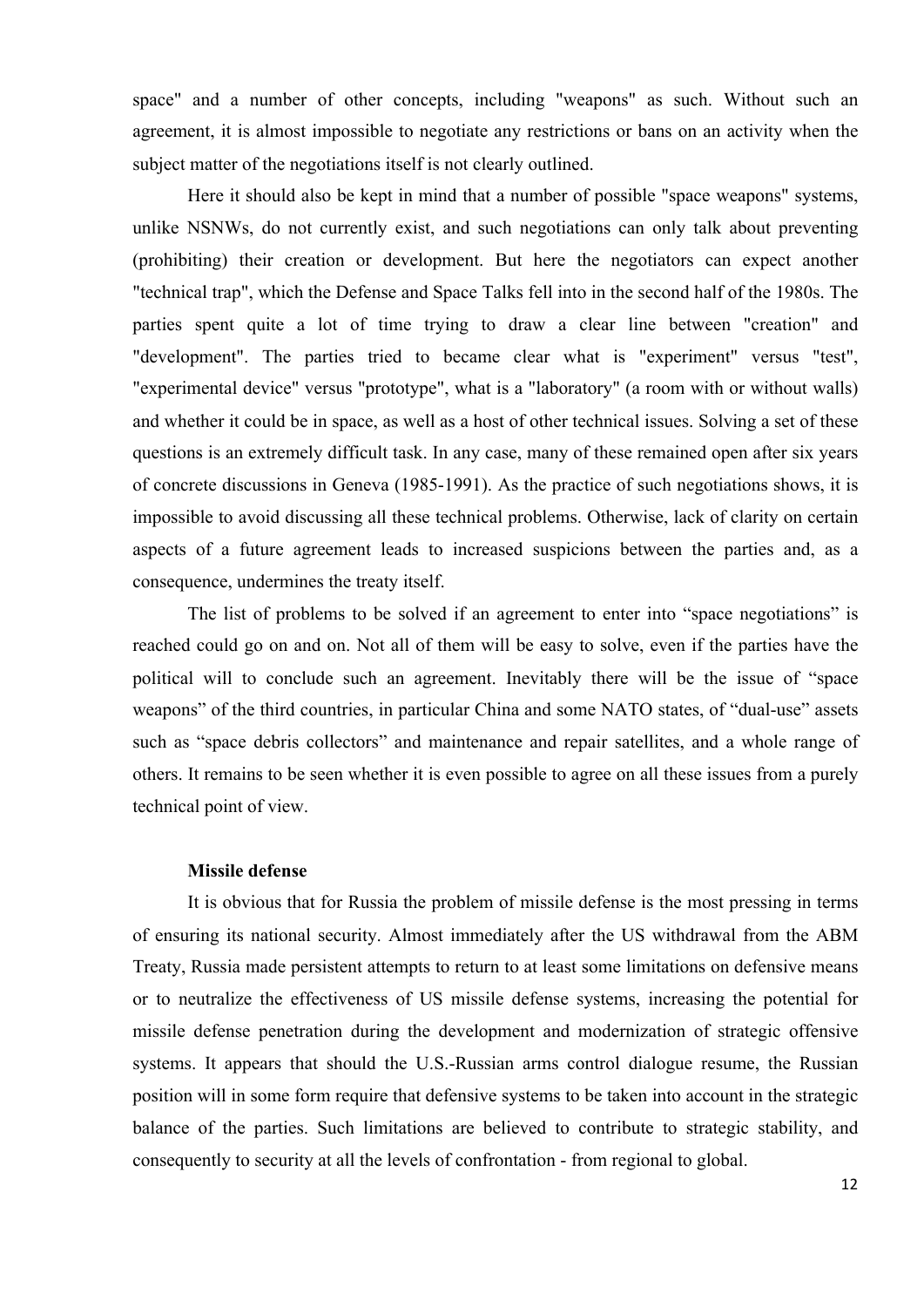The ABM Treaty was supposed to place restrictions on systems "to counter strategic ballistic missiles or their elements in flight paths". All other missile defense systems were not subject to limitations. In 1997, the parties were able to agree on specific characteristics of BMD systems (the so-called "New York Protocols") that would allow these systems to be classified as "strategic" and "non-strategic". That had to be done in order to strengthen the ABM Treaty regime, which the Russian side viewed as a prerequisite for the entry into force of START II. And while both sides did not formally accept this "separation" of strategic and non-strategic BMD systems, it was nevertheless present in discussions of issues connected with the consequences of US deployment of BMD in Europe and Asia. In any case, US representatives have repeatedly stated that "theatre missile defense" in Europe "does not threaten" the deterrence potential of Russian strategic forces, is not capable to intercept ICBMs and SLBMs, and is intended exclusively to protect US allies from threats from such countries as Iran and North Korea.

However, the situation with the issue of this "separation" changed dramatically in November 2020 after the successful test of the US SM-3 Block IIA anti-ballistic missile, which for the first time shot down an intercontinental ballistic missile target from a ship equipped with the AEGIS anti-missile system [US Successfully....2020]. The anti-missiles are being built as a part of a joint US-Japanese project [Tosaki 2019]. They are designed to be fired from the Mk 41 all-purpose launchers that equip US cruisers and destroyers of certain classes and Aegis Ashore ground systems in Poland and Romania.

This test made it very difficult, if not impossible, for Russia and the U.S. to reach any kind of agreement on limiting their missile defense systems. Thus, Russia had every reason to demand that theater missile defense systems be taken into account in the overall balance of such armaments of the parties. Russia's position could apply not only to missile systems directly tested as strategic missile defense, but also to missile launchers without regard to what kind of missile system they contain. In addition, the system of control of such weapons is dramatically complicated because they are deployed not only on US ships, but also on the territories of other countries. One can only speculate whether the U.S. conducted this test solely to test the technical capabilities of the new anti-missile system or whether it was a deliberate step aimed at eliminating any prospect of reaching an agreement in this field.

**\* \* \***

The above brief overview of the main arms control areas that can contribute to confidence-building, strategic stability and international security shows the dramatic complexity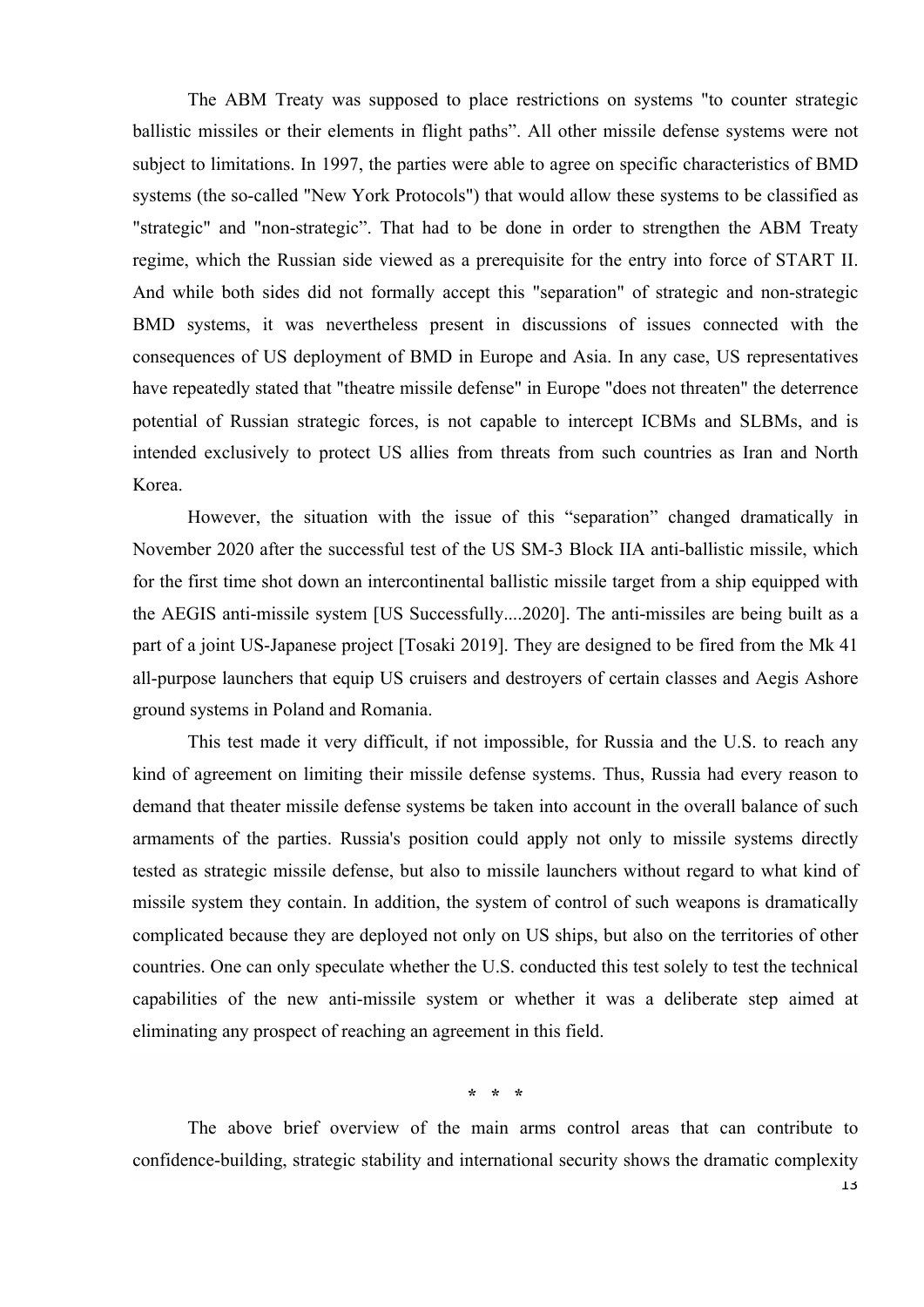of the "technical side" of control, which may require enormous effort by the parties and a considerable period of time to agree on all provisions of the future agreements. The divergence of Russian and US interests regarding arms control priorities is quite obvious. Thus, for the US, the main focus is on establishing control of all nuclear arsenals of the parties (including China). For Russia, it is the control of strategic offensive and defensive weapons (both nuclear and nonnuclear), addressing the problem of "space weapons" and some others. In such a situation, it would seem possible to seek a compromise solution, including comprehensive and interrelated negotiations on a number of the above areas simultaneously. Consequently, both Russia and the United States would have to make mutual concessions, the nature of which could be determined both during the negotiations themselves and even before they began. However, in the current situation of strained relations between the two countries, one can hardly expect any progress in this area in the near foreseeable future.

We can conclude, that arms control can no longer play the role of a "driving force" to improve international relations. On the contrary, without such improvement, arms control negotiations are hardly feasible, since arms control steps require a very high level of trust between the parties. Hence, the focus should, in our view, be on the unconditional fulfillment of all the obligations undertaken by the parties under the extended New START, using this agreement as a "point of reference" in US-Russian relations and without waiting for its expiration date, trying to continue on the nuclear disarmament path.

### Authors:

\* **Alexander G. Savelyev** – Doctor of Science (Political Sciences), Chief Research Fellow, Primakov Institute of World Economy and International Relations of the Russian Academy of Sciences (IMEMO).

\* **Olga M. Naryshkina** – Senior Tutor, Department of International Security, Faculty of World Politics, Moscow State University.

**<sup>(</sup>This text was originally published in Russian language in "SOCIAL SCIENCES AND CONTEMPORARY WORLD" magazine, 2021, № 2, pp. 7–20: A.G. SAVELYEV, O.M. NARYSHKINA. "The New START Extension: The End or the Beginning?")**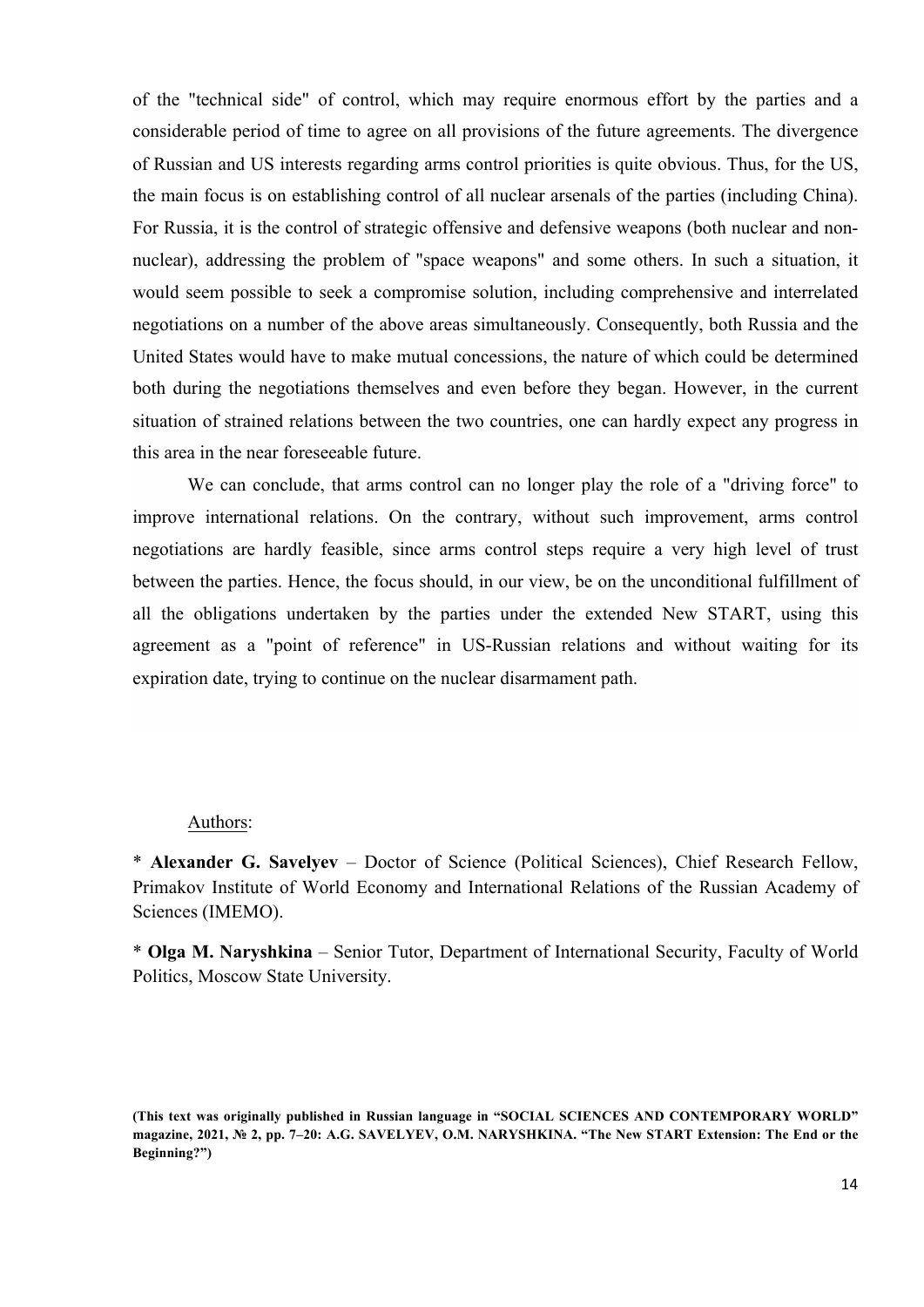**Abstract**. The article provides an analysis of the likely goals and positions of Russia and the United States on nuclear arms control. The U.S. administration aims to reach an agreement with Russia to control all of the parties' nuclear arsenals, including non-strategic nuclear weapons (NSNW), as well as China's involvement in nuclear arms negotiations bilaterally or multilaterally in order to establish control over China's nuclear arsenal. Russia's likely position in the negotiations is a solution of the problem of missile defense, strategic high-precision non-nuclear weapons and space weapons. The authors believe that without a high level of trust between the parties, there are rather few good prospects for the continuation of the arms control dialogue for the foreseeable future.

**Key words:** arms control, nuclear weapons, the New START, negotiations, nuclear warheads, nonstrategic nuclear weapons, missile defense, strategic precision-guided non-nuclear weapons, space weapons.

#### REFERENCES

- 1. Blinken A. (2021) On the Extension of the New START Treaty with the Russian Federation. *Press Statement*. February 3 (https://www.state.gov/on-the-extension-of-the-new-start-treaty-with-the-russian-federation/)
- 2. Dogovor mezhdu Rossijskoj Federaciej i Soedinennymi Shtatami Ameriki o merah po dalnejshemu sokrascheniju i ogranicheniju strategicheskih nastupatelnyh vooruzhenij 8 aprelja 2010. [The New START (Strategic Arms Reduction Treaty)]. (2010) (http://www.kremlin.ru/supplement/512)
- 3. Dogovor mezhdu Sojuzom Sovetskih Socialisticheskih Respublik i Soedinennymi Shtatami Ameriki ob ogranichenii sistem protivoraketnoj oborony 26.05.1972. [The Anti-Ballistic Missile Treaty]. (1972) (https://armscontrol.ru/start/rus/docs/abm-treaty.htm)
- 4. Gertz B. (2020). Envoy says China is key to new arms deal with Russia. [online]. *The Washington Times*, May 7. (https://m.washingtontimes.com/news/2020/may/7/marshall-billingslea-says-new-start-fate-hangs-chi/).
- 5. Mjasnikov E. (2010) O vzaimosvjazi strategicheskih jadernyh i nejadernyh vooruzhenij v novom dogovore SNV [The relationship between strategic nuclear and non-nuclear weapons in the New START treaty] (http://www.armscontrol.ru/pubs/em071610.htm)
- 6. The New START Treaty Mythbusters. Fact Sheet. February 3. (2021) (https://www.state.gov/new-start-treatymythbusters/)
- 7. Poslanie Prezidenta Federalnomu Sobraniju. 01.03. [Speech from the President to the Federal Assembly] (2018) (http://www.kremlin.ru/events/president/news/56957)
- 8. Renewing America's Advantages. Interim National Security Strategic Guidance. March. (2021). https://www.whitehouse.gov/wp-content/uploads/2021/03/NSC-1v2.pdf
- 9. Samozhnev A. (2020) Manevry na grani bezumija. VVS Germanii otrabatyvajut scenarij jadernoj vojny [Maneuvers on the brink of insanity. The German Air Force is working on a nuclear war scenario]. *Rossijskaja Gazeta*. 15.10 (https://rg.ru/2020/10/15/vvs-germanii-proveli-tajnye-ucheniia-na-sluchaj-iadernoj-vojny.html)
- 10. Savelyev A. (2020) China and Nuclear Arms Control. Russia in Global Affairs, No. 3, 2020, pp. 54-69. https://eng.globalaffairs.ru/articles/china-nuclear-arms/
- 11. Tosaki, H. (2019). *Nuclear arms control in a post-INF Treaty period: a chance to engage China?* [online]. The Japan Institute of International Affairs. JIIA Strategic Comments (No.9)**.** March 19, 2019.